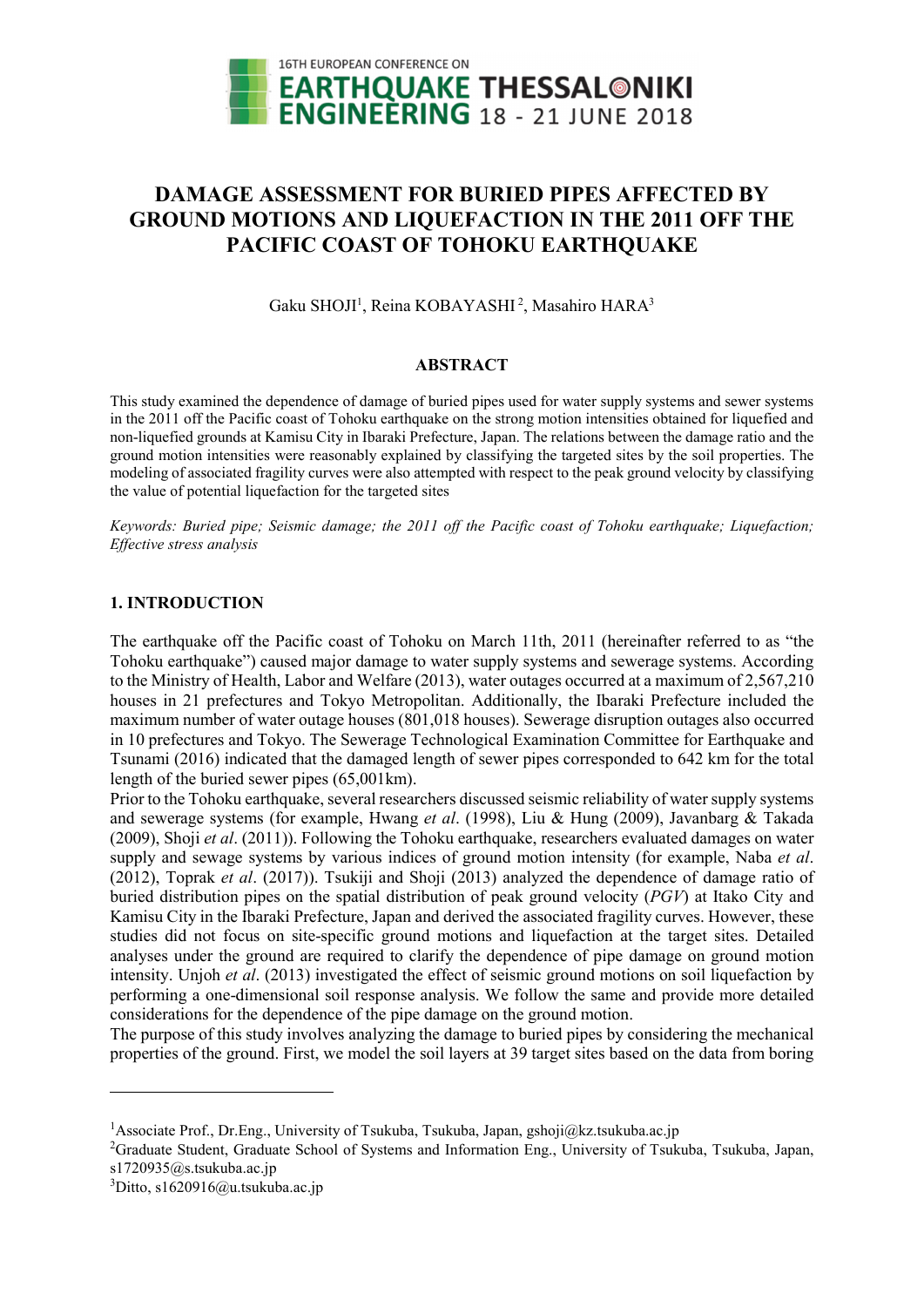surveys and associated soil tests. Second, we perform the one-dimensional soil response analysis with the simplified effective stress method "YUSAYUSA" proposed by Yoshida and Towhata (1991). Subsequently, we reveal the dependence of damage ratio of pipes and ground motion intensity and liquefaction. Finally, we develop more precise fragility curves that reflect the dependence when compared to previous fragility curves by classifying the target sites based on the mechanical properties of the ground.

# **2. SOIL RESPONSE ANALYSIS AT DAMAGED SITE**

# *2.1 Subject area*

The subject area is the northern-west part in Kamisu City, Ibaraki Prefecture. Figure 1 shows the water supply and the sewer system networks in Kamisu City in which buried pipes were severely damaged by the liquefaction in the 2011 Tohoku earthquake. We examined a total of 39 target sites: 33 sites were liquefied and the other 6 sites were non-liquefied. The liquefaction area was defined based on data from Tsukiji and Shoji (2013), which were originally from by Japanese Geotechnical Society and The Kanto District Bureau of MILT (reported as the Kanto District Bureau of MILT (2011)).



Figure 1 Buried pipe networks in the subject area

# *2.2 Modeling Method of Soil layers for Analysis*

For each site, a set of soil layers with a total depth from 15.5 m to 26.6 m were modeled onedimensionally and elastically by multi-degree of freedom systems with mass spring and dashpot as shown in Figure 2. In terms of the boundary condition at the bottom, the radiation damping effect was considered, and the bottom layer and base layer were linked with dashes. We used the data of geologic columnar sections, the depth of ground water level, and the result of standard penetration tests.

We idealized the soil layers from 8 layers to 9 layers. We divided the layers referring to soil classification, ground water level, and *N*-value. First, we categorized them into layers above or below the ground water level. Second, when several layers have the same soil property range but their *N*-values differ along the depth, then we defined the boundary based on the *N*-value. Each of the layer thickness ranged from 0.3 m to approximately 3.6m.

The parameters were set as follows. The average *N*-value at the *i*-th layer was calculated by linearly interpolating the *N*-value data by standard penetration tests. Liquefaction strength ratio is determined as the cyclic stress ratio *RL*, which raises reversed amplitude strain to 5% in 20 cycles. If a layer was not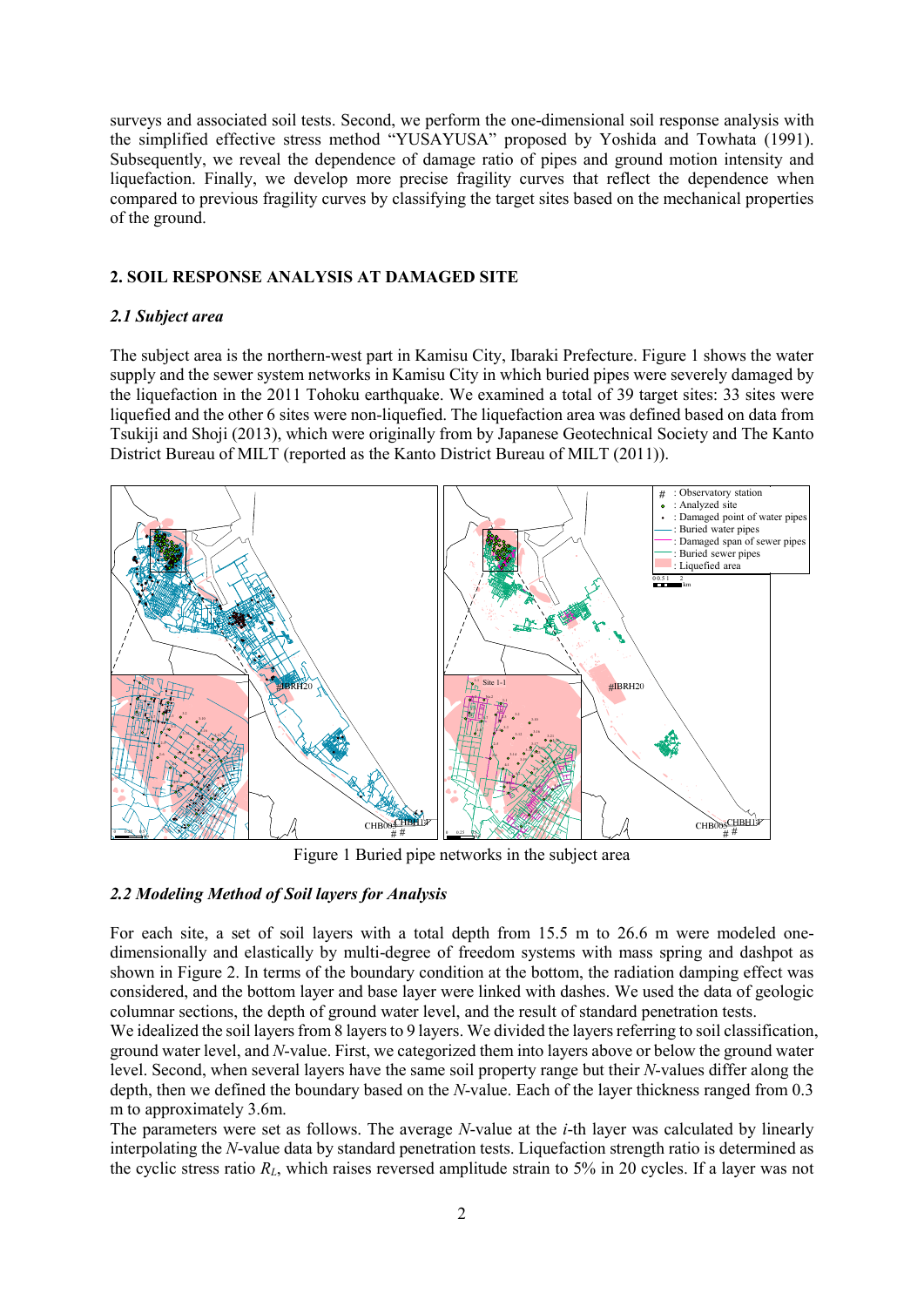tested for liquefaction strength, *RL* was spatially interpolated by the Bridge Design Specifications (2012).



Figure 2 Soil layers model for site 1-1

Initial modulus of rigidity  $G_0$  was calculated by Equation (1) as follows:

$$
G_0 = \frac{\gamma_t V_s^2}{g} \tag{1}
$$

where *γt* denotes unit weight of soil, and *g* denotes gravity acceleration. If shear modulus wave velocity *Vs* was unknown, it was estimated by applying the equations based on Bridge Design Specifications (2012) with use of *Ni* denoting the average of N-value at the *i*-th layer. Internal frictional angle *φ* for *i*th layer was set by the equations by Hatanaka and Uchida (1996). Coefficient of permeability *k* was set by Darcy's rule. It was estimated from the table given by Creager *et al*. (1945). In the analysis, we used Equation (2) based on the table as follows:

$$
k = 0.0034D_{20}^{2.2954} (0.005 \le D_{20} \le 2)
$$
 (2)

If there was no value of  $D_{20}$  since the value was excessively low for measurement, we assumed that  $D_{20}$ corresponds to 0.02. With respect to the site that did not possess sufficient data for the standard penetration test and soil test, we used the data of nearby sites in which soil classification is similar.

#### *2.3 Method and Condition of Analysis*

We performed a one-dimensional effective stress analysis by using the computer program YUSAYUSA-2 developed by Yoshida and Towhata (1991). With respect to the shear stress *τ*-strain *γ* model, we used Hardin-Drnevich model. The hysteresis curve obeys Masing rule. The increase in pore water pressure was calculated by the effective stress path proposed by Ishihara and Towhata (1980). The equation of motion was solved by Newmark's  $\beta$  scheme with  $\beta$  = 0.25. Permeability was calculated by the following equations that depict the vertical movement of soil particle and water following Biot's method as follows:

$$
\frac{\gamma_t}{g} \frac{\partial W}{\partial t} + \frac{\gamma_w}{g} \frac{\partial Q}{\partial t} = -\frac{\partial \sigma}{\partial z} + \gamma_t
$$
\n(3a)

$$
\frac{n\gamma_w}{g}\frac{\partial W}{\partial t} + \frac{\gamma_w}{g}\frac{\partial Q}{\partial t} + \frac{b}{n}Q + n\frac{\partial u}{\partial z} - n\gamma_w = 0
$$
\n(3b)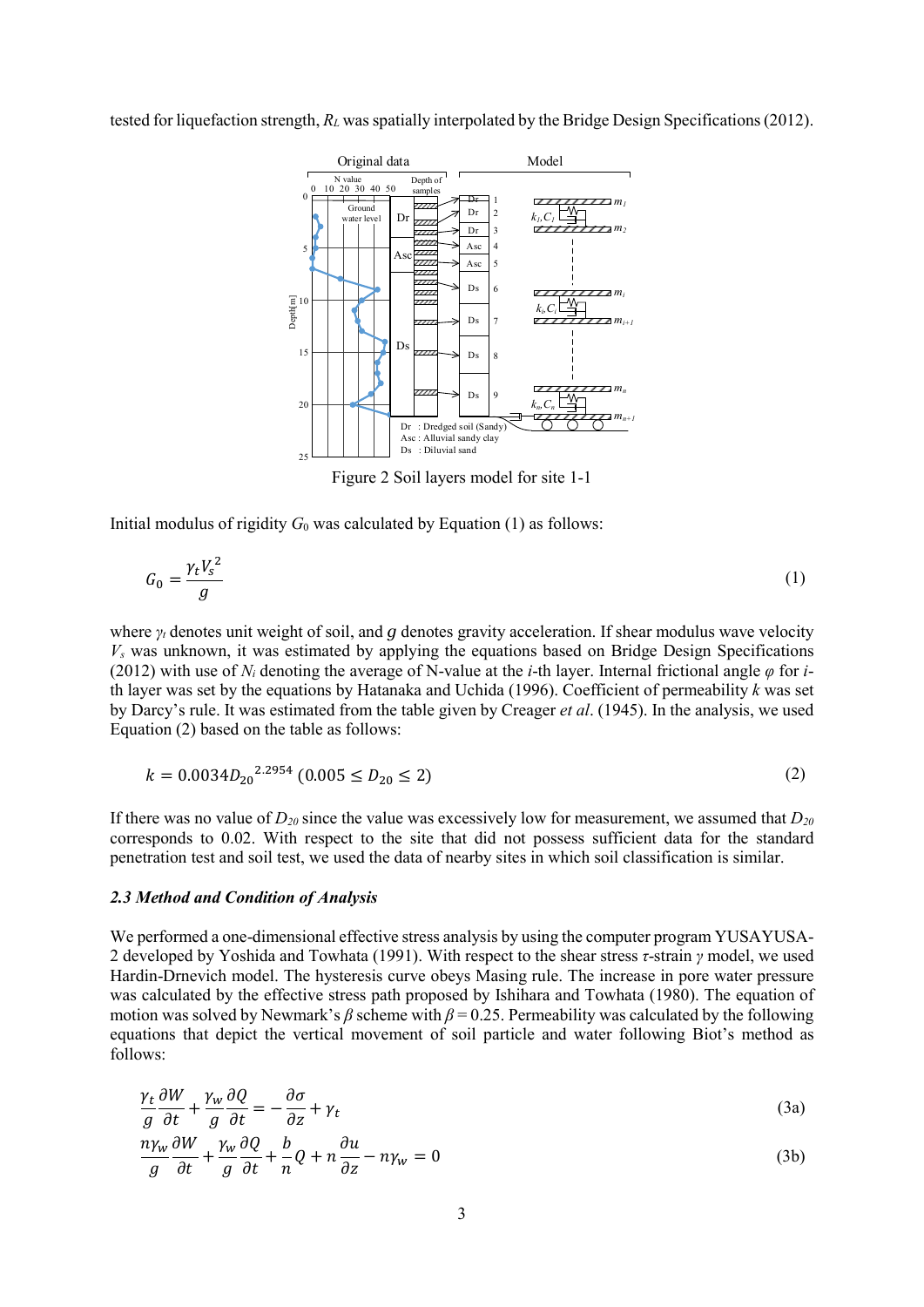$$
\frac{\partial W}{\partial z} + \frac{\partial Q}{\partial z} = 0
$$
\n
$$
\frac{\partial W}{\partial z} = m_v \left( -\frac{\partial \sigma}{\partial t} + \frac{\partial u}{\partial t} - \frac{\partial u_g}{\partial t} \right)
$$
\n(3a)

where *W* denotes downward velocity of soil particle, *Q* denotes relative velocity of pore water with soil particles,  $\sigma$  denotes the total stress, *u* denotes effective water stress,  $u_{\sigma}$  denotes excess pore water pressure, *γt* denotes the unit weight of soil, *γw* denotes the unit weight of water, *n* denotes porosity, *k* denotes the coefficient of permeability, *b* is equal to  $n^2\gamma_w/k$ , and  $m_v$  denotes the coefficient of volume compressibility. These equations were solved by using the Galerkin method. The boundary condition in the permeability equation was set as  $W=0$  (imperviousness) at the ground water level and base ground surface. The ground water level was fixed.

The series of the analyses were conducted in both EW and NS directions. In this study, we focused on the results in the EW direction because the ground motions in the EW direction exceeded those in the NS direction. Excess pore water pressure ratio is defined as excess pore water pressure *ue* divided by initial loading pressure  $\sigma_{\nu 0}$ . The upper limit of excess pore water pressure ratio  $u_e/\sigma_{\nu 0}$  is 0.97, and this was used as the criteria of liquefaction occurrences. The time increment is 0.01 s and the time duration is 300 s.



 (a) Wave form observed at the ground surface (b) Calculated wave form at the basement Figure 3. Input wave (IBRH20, EW direction)

Input seismic waves to engineering bedrock with  $V_s = 350$  m/s were presumed by the equivalent linear method with the acceleration wave form observed at IBRH20, which is one of KiK-net stations near the subject area. Based on the soil profile at IBRH20, we separated the soil layers into 31 layers in a unit of 2.0 m thickness and calculated input wave by using the ground response analysis program DYNEQ (Yoshida and Suetomi (1988)). Figure 3(a) shows the observed wave in the EW direction at the surface on IBRH20, and Figure 3(b) shows the calculated wave in the EW direction at the engineering bedrock.

### **3. DEPENDENCE OF DAMAGE ON GROUND MOTION AND LIQUEFACTION**

## *3.1 Result of Ground Response Analysis*

Figure 4 shows the examples of the analysis results. Table 1 shows the characteristics of the sites. Figure 4(a) depicts the results for the 2nd layer at site 1-1 that was liquefied in the analysis and the actual field survey performed by Japanese Geotechnical Society and the Kanto District Bureau of MILT. Typical liquefaction was recognized. Figure 4(b) shows the result for the 3rd layer at site 4-2 that was not liquefied in the analysis but was actually liquefied. Figure 4(c) shows the result at the 6th layer at site 5-10 that was identified as liquefied in both the analysis and the field survey. The liquefaction occurred in the lower layers from 6 m to 10 m at the site.

| TWOTO T. COMMONITOUR OF THE FOURTH WHEN CONTINUES. |              |                    |                           |  |
|----------------------------------------------------|--------------|--------------------|---------------------------|--|
| Site number                                        | Field survey | Estimation with FL | Effective stress analysis |  |
| i – I                                              | Liauefied    | Dangerous          | Liauefied                 |  |
| $4-2$                                              | Liauefied    | Dangerous          | Not liquefied             |  |
| 5-10                                               | Liauefied    | Dangerous          | Liauefied                 |  |

Table 1. Comparison of the results and estimations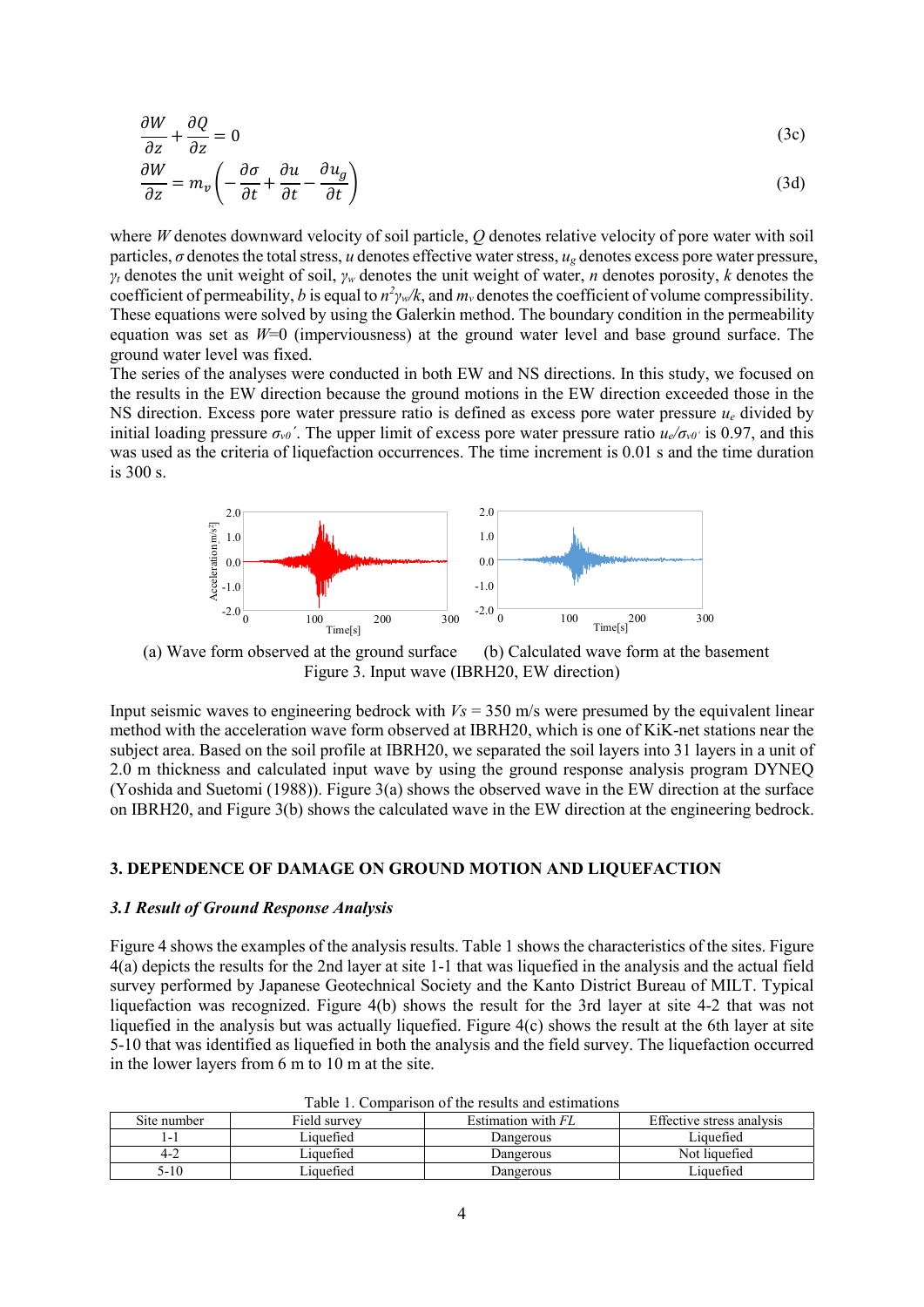

Figure 4. Time history responses

From Figure 4(a), at the site 1-1, the time involved corresponded to 33 s when the excess pore water pressure ratio varied from 0.1 to 0.97. The displacement started to increase after the occurrence of the liquefaction. The residual displacement at 300 s was 2.49 m. The maximum shear strain reached 2.43%. The maximum acceleration was  $0.83 \text{ m/s}^2$  and the maximum velocity was  $0.33 \text{ m/s}$ . When compared with site 1-1, the excess pore water pressure ratio rose from 105 s to 125 s at the site 4-2 as shown in Figure 4(b) although it stopped at approximately 0.5 and did not reach 0.97. The residual displacement was 2.45 m, and this is the same level as that at site 1-1. The stress-strain relationship exhibited slightly non-linear behavior around the elastic range. The maximum shear strain was 0.138%, and this was less than 0.2% and smaller than that of site 1-1. The maximum value of acceleration was 1.96 m/s<sup>2</sup>, and this is approximately twice that of site 1-1. Conversely, the time history of velocity basically exhibited the same trend as that of site 1-1. The maximum velocity was 0.38 m/s, and this is nearly equal to site 1-1. At site 5-10 as shown in Figure 4(c), the excess pore water pressure ratio increased from 70.7 s to 113.8 s, and it reached the upper limit of 0.97. Subsequently, it started to decline at 173.2 s and reached 0.64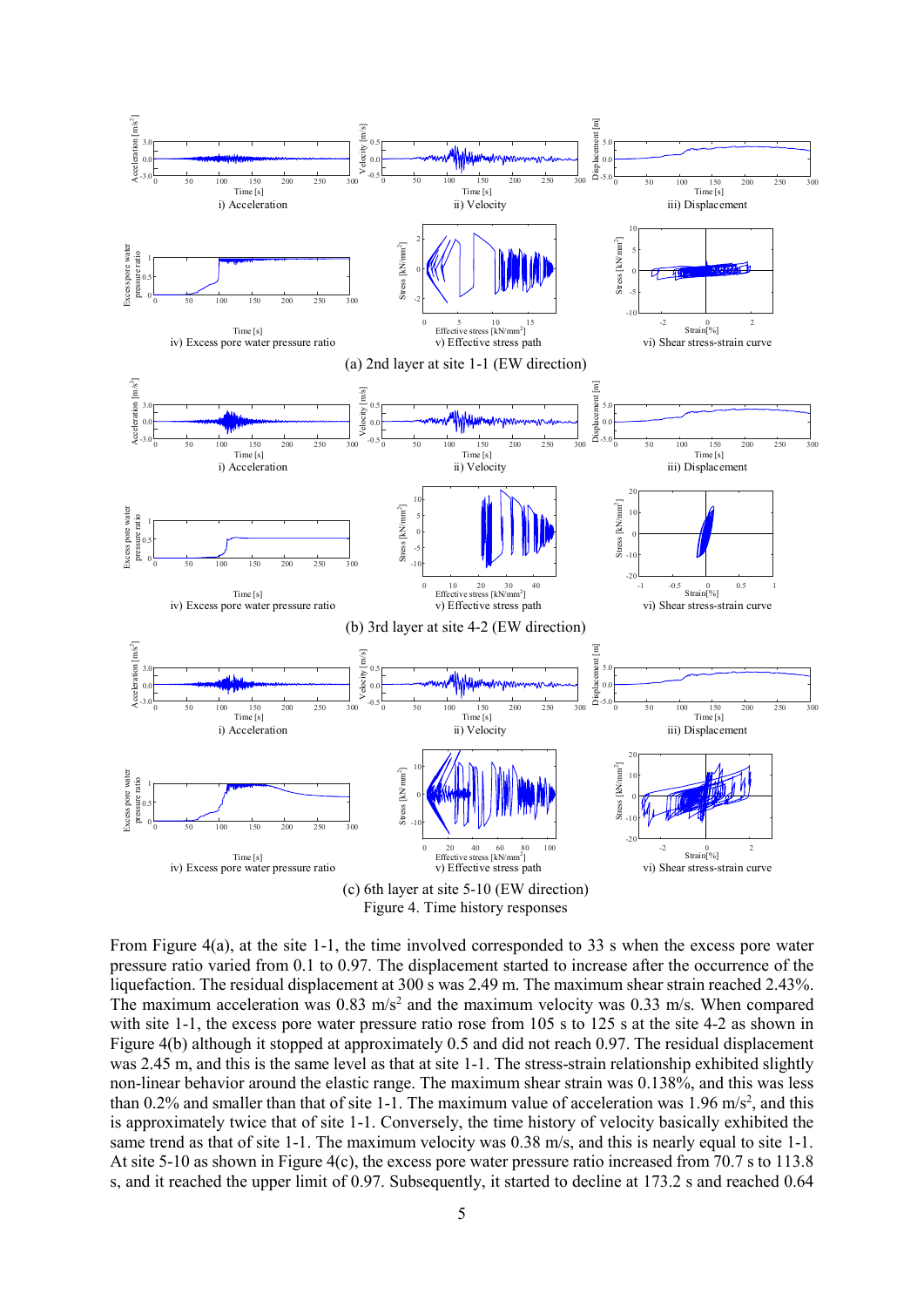at 300 s. We recognized the dissipation at the lower layers although it did not occur at the upper layers. The period of increase in the excess pore water pressure ratio at site 5-10 exceeded that of site 1-1 by 10 s, and thus the total period corresponded to 60 s. The residual displacement was 2.47 m. The stressstrain relationship evidently demonstrated the non-linear behavior. The ground was obviously nonlinearized and the maximum shear strain was 2.86%. The maximum value of acceleration was 1.72 m/s<sup>2</sup> and the maximum value of velocity was 0.39 m/s. In terms of the wave shape and value range, the displacements and velocity of these three sites were similar to each other although the accelerations were different.

Figure 5 depicts the comparison of liquefied layers on the analysis and the prediction of liquefaction based on resistance coefficient for liquefaction, *FL*. Specifically, *FL* is defined by Equation (4). In this study, we referred to the Recommendations for Design of Building Foundations (1988), and *FL* was calculated at depths of l.0 m each. The anticipated ground motion was set as earthquake magnitude of *M*=9.0 and *PGA*=2.0 m/s. The expression is as follows:

$$
FL = \frac{R}{L} \tag{4}
$$

where *R* denotes liquefaction strength, and *L* denotes cyclic shear strength. The layer with  $FL \leq 1.0$  is considered as it is liquefied.



Figure 5. Results of one-dimensional effective stress analysis

According to Figure 5, 33 target sites exhibited the same judgments about the occurrence of liquefaction by the analysis and in Figure 1. In contrast, the results at 6 target sites (i.e., sites 4-2, 4-5, 4-7, 4-8, 5-11, and No. 1) corresponded to the field survey results. With respect to sites 4-2, 5-11, and No.1, we assume that the reason for the difference is a margin of error by the linear interpolation of average *N*-value for modeling the objective soil layers. With respect to sites 4-5 and 4-7, we are also sure that a few liquefied layers in the target sites were excessively thin (less than 0.5 m thick) to observe the liquefaction damage. Site 4-8 is on the edge of the non-liquefied area. It might be considered as liquefied.

In terms of the *FL*-value prediction, the results of the analysis generally agree with the prediction in terms of depth and thickness of liquefied layers above a depth of 10 m. At sites 1-3, 2-5, 3-12, No.2, and the eleven other sites, the prediction under a depth of 9.0 m showed that the sites liquefy although the analysis did not predict the same. This is because the influence of permeability was not considered during the process of calculating *FL*. Therefore, the results of the analysis are more appropriate than those of the prediction.

#### *3.2 Definition of Damage Ratio and Evaluation Scheme*

#### *3.2.1 Definition of Damage Ratio*

We quantified damage of water distribution pipes and sewer pipes as defined by following Equations (5a) and (5b). Damage ratio of water supply system is  $R_w$  [point/km] and the one of sewer system is  $R_s$ [km/km] as follows:

$$
R_w = \frac{N_{dw}}{L_{bw}}
$$
(5a)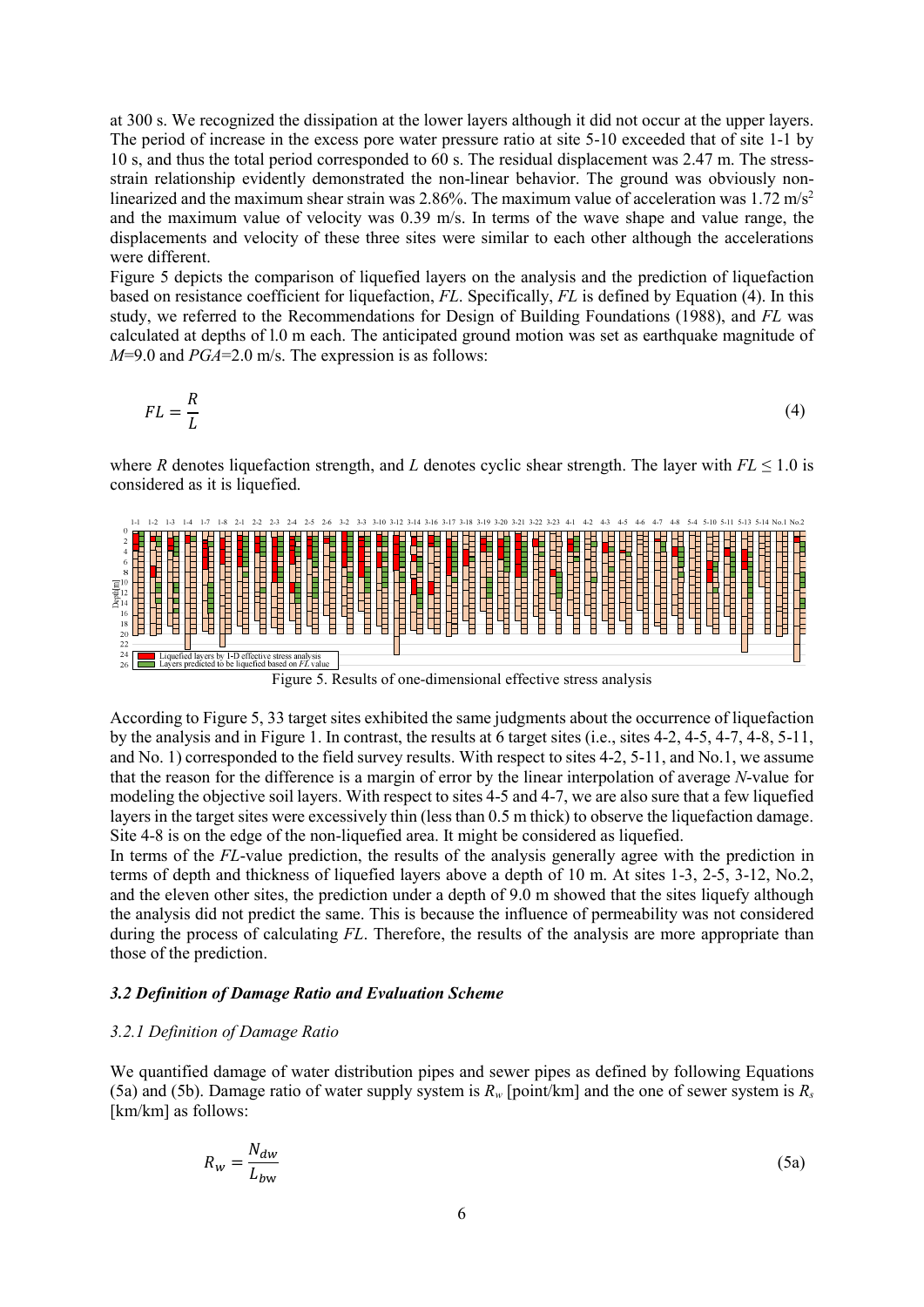$$
R_s = \frac{L_{ds}}{L_{bs}}\tag{5b}
$$

where, the number of physical damage points of distribution pipes is denoted as  $N_{dw}$ , the total lengths of distribution pipes is *Lbw* [km], lengths of damaged sewer pipes is *Lds* [km], and total lengths of sewer pipes is *Lbs* [km].

The objective areas to calculate damage ratio were within 100 m in radius from each analyzed site. If the distributed pipe length was less than 200 m in each area, then the associated data was removed.

The estimated buried depths of pipes were determined by previous interviews conducted with the water supply and sewerage department of Kamisu City. When we discuss the damage of buried pipes, the estimated buried depth of water pipes is 1m and that of sewer pipes is 3 m.

### *3.2.2 Indices for Damage Analysis*

Table 2 and Table 3 show the indices for damage analysis. Indices in Table 2 shows the parameters of soil properties. They include media information inducing ground excitation. Table 3 lists the indices that show the strength of disturbance by seismic ground motions and liquefaction.

| $1.0019 - 1.0011 - 0.0001$               |               |  |
|------------------------------------------|---------------|--|
| Index                                    | Target system |  |
| Ground water level $GWL$ [m]             | WSS and SS    |  |
| Average <i>N</i> -value (1m depth) $N_1$ | WSS           |  |
| Average <i>N</i> -value (3m depth) $N_3$ |               |  |
| <i>PL</i> -value <i>PL</i>               | WSS and SS    |  |

WSS denotes water supply system and SS denotes sewerage system.

#### Table 3. Indices of ground motion and deformation

| Index                                              | Target system |
|----------------------------------------------------|---------------|
| Peak ground velocity $PGV$ [m/s]                   | WSS and SS    |
| Summation of thickness of liquefied layer $H_L[m]$ | WSS and SS    |
| Maximum shear strain $\gamma_{\text{max}}$         | WSS and SS    |
| $\sim$ $\sim$ $\sim$                               |               |

WSS denotes water supply system and SS denotes sewerage system.

In Table 2, the average *N*-values  $N_l$  and  $N_3$  are at depths of 1.0 m and 3.0 m, respectively. The *PL* was proposed by Iwasaki et al. (1980). It indicates potential of liquefaction and it is originally identified by following equations:

$$
PL = \int_0^{20} F \cdot w(z) dz \tag{6}
$$

$$
F = \begin{cases} 1 - FL\left( FL < 1\right) \\ 0 & \left( FL \ge 1\right) \end{cases} \tag{7a}
$$

$$
w(z) = 10 - 0.5z \tag{7b}
$$

where *z* denotes depth [m]. We change the interval of integration from  $0.0$  m to  $10.0$  m in Equation (6) and revise the weight  $w(z)$  in Equation (7b) to be  $w(z)=20-2z$  because the depths of buried pipes are shallower than those of a large structure foundation. In Table 3, peak ground velocity *PGV* is calculated by vector composing along the EW and NS directions, and maximum shear strain *γmax* is identified as the higher of the two values, namely the maximum in the EW direction or in NS direction. The thickness of liquefied layers *HL* is the summation of the thickness of the liquefied layers.

#### *3.3 Dependency of Damage on Soil Properties*

Figure 6 shows that relation between damage ratio of buried pipes and soil properties. We investigated the dominant factor of the damage degree of buried pipes from the indices in Table 2. We selected the indices for use in the classification of target sites.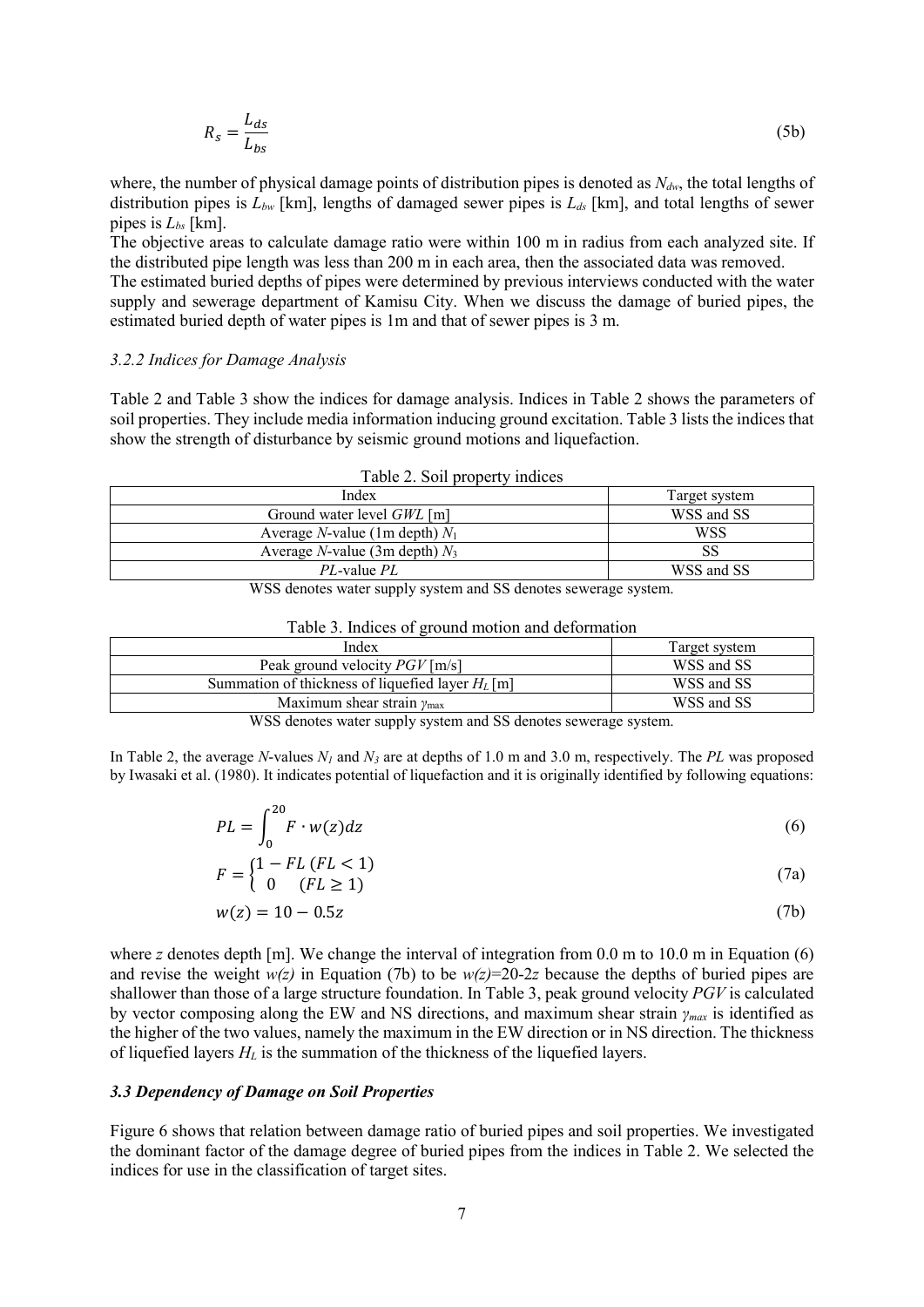Figure 6(a) shows that only at the sites with  $GWL \le 1.5$  m,  $R_w$  exceeded 4.0 point/km and  $R_s$  exceeded 0.5 km/km. The damages were caused by the typical liquefaction in the upper layers. In contrast, sites 5-10 and 5-13 indicated high damage ratios among the sites with  $GWL \ge 1.5$  m where  $R_w$  exceeded 1.7 point/km and *Rs* exceeded 0.28. As shown in Figure 5, liquefaction occurred at a depth lower than 3.0 m at these sites. This suggests that liquefaction in the deeper part of ground caused damage to the buried pipes. Figure 6(b) shows that the sites with  $R_w \ge 4.0$  were  $N_l \le 5.0$  with the exception of site No.2 and the sites with  $R_s \ge 0.50$  are  $N_3 \le 7.0$ . Specifically, with respect to sewer pipes, there were the data of  $0.30 \le R_s < 0.50$  at 8 sites with or without liquefaction although the surface ground was stiff since  $N_3$ 12. Figure 6(c) shows that *PL* at the target sites varied from 0 to approximately 40. The dependence of  $R_w$  or  $R_s$  on *PL* was not clear. However, with respect to  $R_w$ , all the sites with  $R_w \geq 4.0$  point/km were with *PL*  $\geq$  15 with the exception of site No.2. The damage ratio tended to be high at the sites with *PL*  $\geq$ 15. From the 14 sites with *PL* >15, four sites belonged to  $R_s \ge 0.80$  although five sites belonged to  $R_s$ =0. The buried pipes are not necessarily damaged if liquefaction occurs. In contrast, only four out of 15 sites with  $0.0 \le R_s \le 0.50$  belonged to *PL*>15. For the reasons previously described, these indices categorized the degree of damage of pipes. Specifically, they could explain the damage with respect to higher *Rw* and *Rs*.



Figure 6. Relation between damage ratio and *GWL*, *N1* and *N3*, or *PL*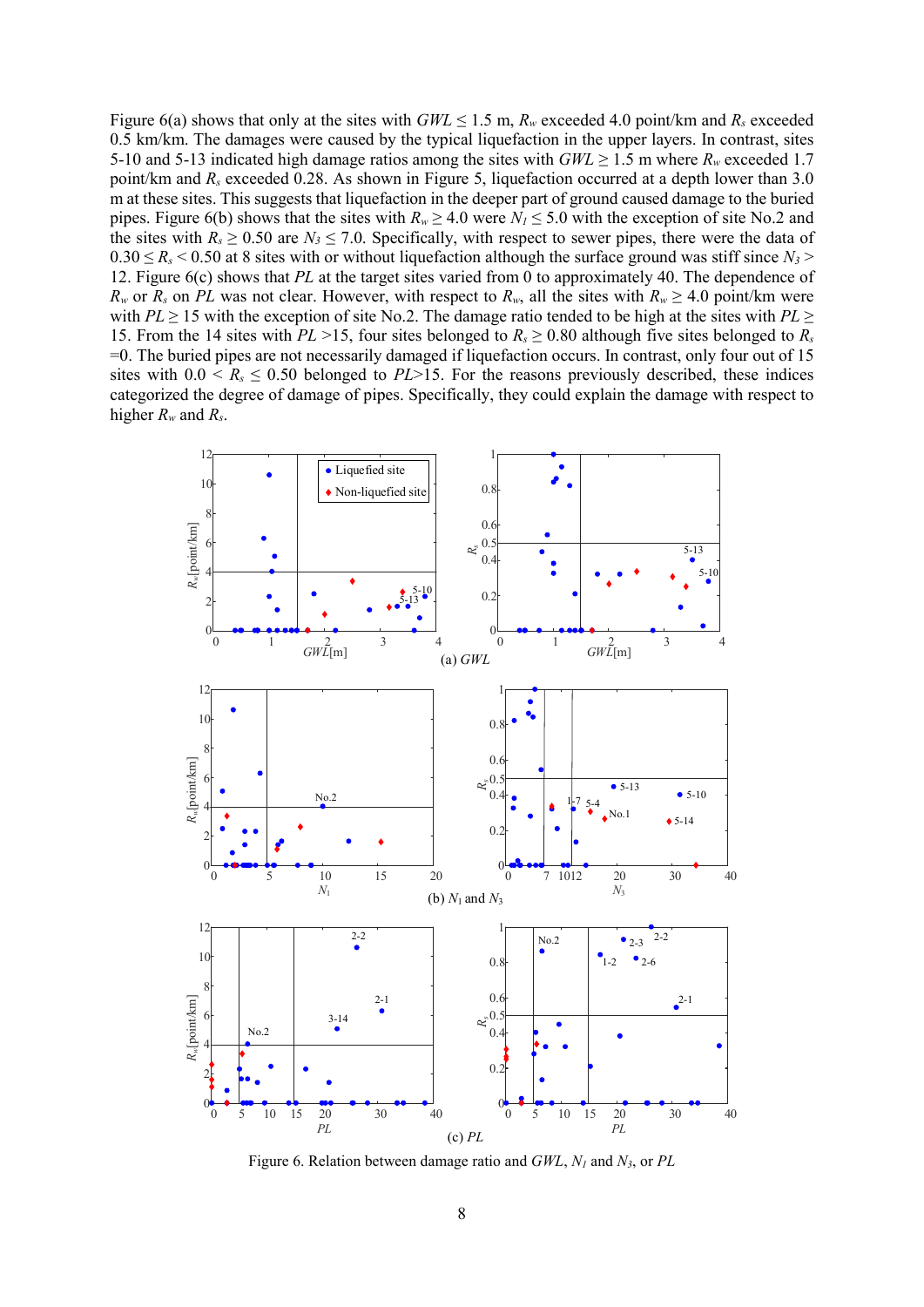### *3.4 Dependence of Damage on Ground Motions and Ground Deformation*

Figure 7 shows the relation between the damage ratio of buried pipes and ground motion intensity or ground deformation. We investigated the factor of the damage degree of buried pipes with the indices listed in Table 3.



Figure 7. Relation between damage ratio and *PGV*, *HL*, and *γ*max

In Figure 7(a), with respect to the sites with  $R_w \le 4.0$  point/km,  $R_w$  began to increase from  $PGV = 0.35$ m/s. However, the range of *PGV* at the four sites with  $R_w \ge 4.0$  point/km was 0.36 m/s  $\le PGV \le 0.47$ m/s; and this was considered as wide range. In terms of the relation between *PGV* and *Rs*, *Rs* increased with increases in *PGV* in the range since *PGV* > 0.35 m/s. Figure 7(b) shows that the sites with  $H_L \ge 2.0$ m suffered pipe damage in both the water supply and sewerage systems. Given the sites with  $H_L \geq 2.0$ m, the sites with higher *Rw* or *Rs*, such as site 2-1, 2-2, and 3-14, were liquefied from the upper to the lower layers. Conversely, the sites with  $H_L < 2.0$  m were liquefied only at the upper layers and were severely damaged. When compared with these, the sites only liquefied at the lower layers were included the damage range as  $R_w < 4.0$  point/km or  $R_s < 0.5$ . This result implied that the liquefaction at the layers with buried pipes caused damage and that it might be difficult for liquefaction at lower layers to cause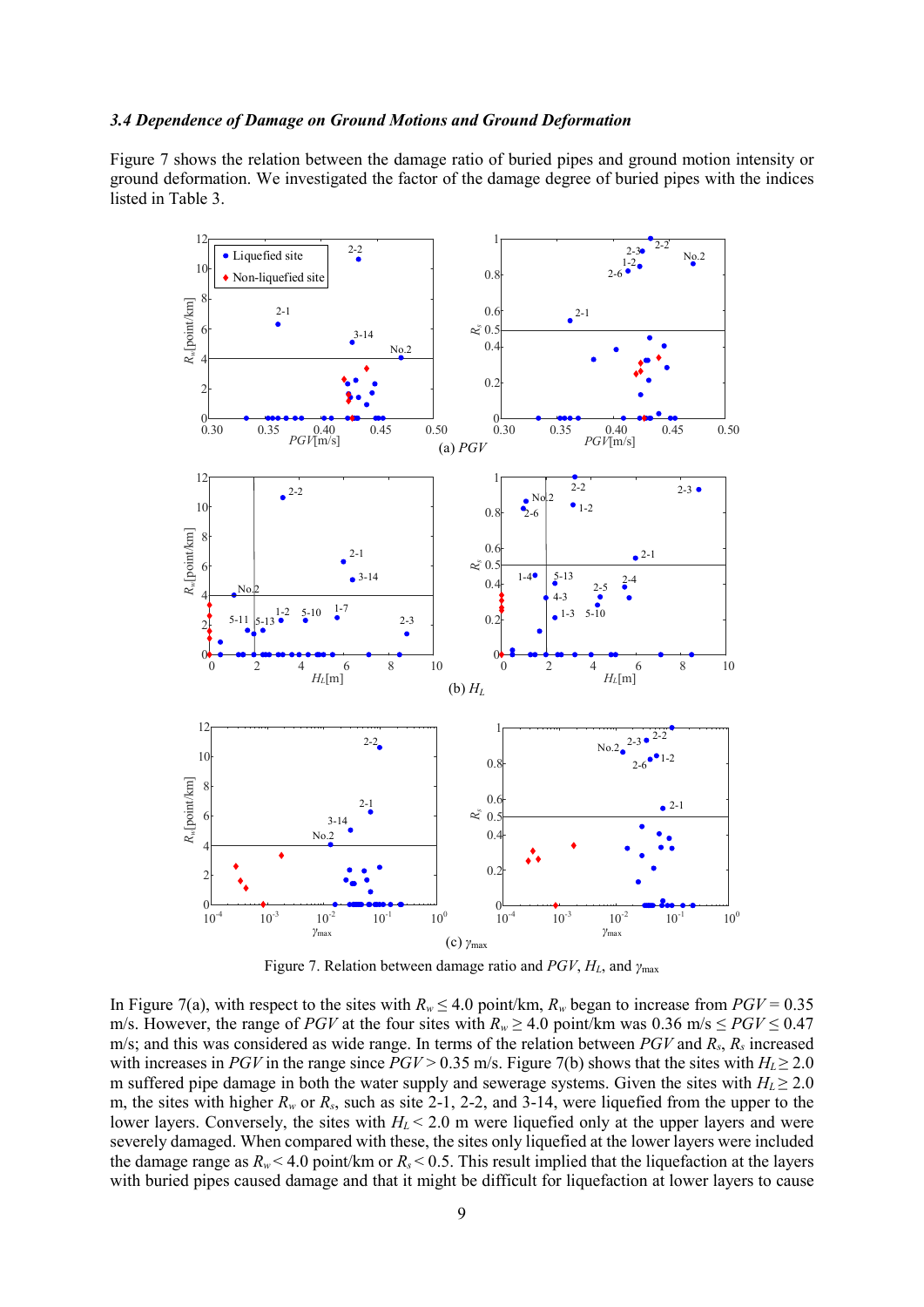the pipe damage from a depth of 1 m to 3 m. Furthermore, high *HL* caused the damage of buried pipes. However, at the sites with high *HL*, the ground motions reached a certain of the limit value and the damage by the ground motion was saturated. As a result, the depth of the liquefied layer is a better factor of *Rw* and *Rs* when compared to *HL*. Figure 7(c) shows that *Rw* increased with increases in *γmax* at the sites with  $R_w \geq 4.0$  point/km while the sites with  $R_w \leq 4.0$  point/km exhibited the scattering of  $\gamma_{max}$ . The liquefaction occurred in the upper layers at the former sites in contrast to the liquefaction of lower layers at the latter sites. When compared with  $R_w$ ,  $R_s$  remained stable with increases in  $\gamma_{max}$  although the values were high. The results suggested that the ground deformation by liquefaction in upper layers could directly cause pipe damage and that the liquefaction in lower layers could also cause the half degree of damage.

#### **4. MODIFICATION OF PREVIOUS FRAGILITY CURVES**

First, we classified the actual data on damage ratios  $R_w$  and  $R_s$  at the target sites into two categories according to the *PL*-values described in the previous chapter, which threshold value is set as *PL* = 15. Second, we modeled the fragility curves describing the estimating value of damage ratios  $R_w$  and  $R_s$  by statistically analyzing the actual damage ratio data based on the cumulative distribution function of the log-normal distribution as shown in Equation (8) as follows:

$$
R(PGV) = C\Phi(\frac{\ln(PGV) - \lambda}{\zeta})
$$
\n(8)

where Φ denotes the standard normal cumulative distribution function; *C*, *λ*, and *ζ* denote model parameters determined by using least square method minimizing objective function *ε <sup>m</sup>* as described in the following equation. Now, *C* denotes the asymptotic value describing the limit of estimated damage ratio, *λ* and *ζ* are the expected value and the standard deviation of logarithmic value of *PGV*.

$$
\varepsilon^{m} = \sum_{j=1}^{n_{PGV}} (R(PGV) - R_X(PGV))^2 L_j
$$
\n(9)

where *j* denotes the number of classes of *PGV* in a 3 cm/s unit;  $n_{PGV}$  denotes the total number of *PGV* classes;  $R_X$  denotes the actual damage ratio  $R_w$  or  $R_s$ ; and  $L_i$  denotes the length of exposed pipes for the *j*-th class in a 3 cm/s unit.



As shown in Figure 8, the  $PL \ge 15$  group exhibited a lower  $PGV$  when compared to that of the  $PL < 15$ group. When the threshold value was set as *PL*=15, it was effective to examine the difference of the pipe damage due to the ground conditions. Figure 8(a) shows that *PGV* and  $R_w$  were basically related to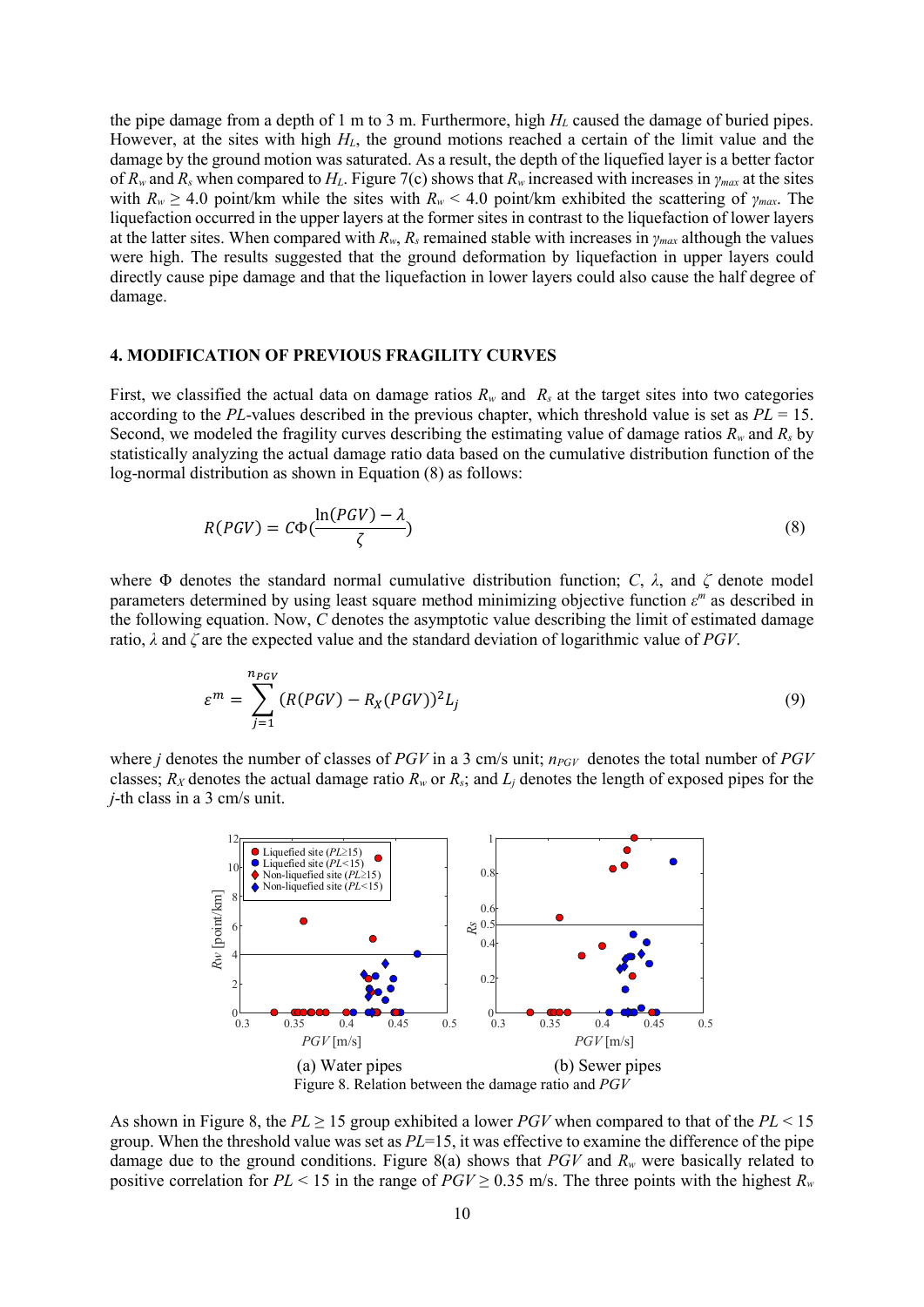were in the group of  $PL \ge 15$ . Figure 8(b) shows that five sites were in the  $PL \ge 15$  group and only one site was in the  $PL < 15$  group given the sites with  $R_s > 0.5$ .



Figure 9 shows the fragility curves with the threshold value corresponding to *PL* = 15. The effective range is denoted by solid lines. The result suggests that it is possible to underestimate the damage ratio with a fragility curve that does not include the *PL*-value information. The fragility curves of both of two groups increase more sharply than those in all sites.

# **5. CONCLUSIONS**

This study examined the dependence of damage of buried pipes on strong motion data in the 2011 Tohoku earthquake obtained for liquefied and non-liquefied grounds. The relations between the damage ratio and the ground motion intensities were classified by the soil properties. The modeling of fragility curves were also attempted with respect to the *PGV* and *PL*-values. The results are summarized as follows:

1) The numerical results from the one-dimensional effective stress analysis for 39 soil profiles at Kamisu City in Ibaraki Prefecture, Japan were in agreement with actual liquefaction and evaluation by using the *FL*-value. Liquefaction was observed mostly at lower layers in the analysis. However, it was not actually observed at the sites in which only the lower layers were liquefied

2) By observing the relations between *Rw* or *Rs* and *GWL*, *N*1, *N*3, or *PL*, these indices categorized the degree of damage of pipes with a few threshold values and they could explain the damage for higher *Rw* and *Rs* values.

3) From the relations between  $R_w$  or  $R_s$  and  $PGV$ ,  $H_L$  or  $\gamma_{\text{max}}$ ,  $PGV$  showed basically the positive correlation in a certain range. With respect to the sites with high *HL*, the ground motions reached the limit value and the damage by the ground motion were saturated. The results suggest that the depth of liquefied layer is a better factor when compared to  $H_L$ . The results of  $\gamma_{\text{max}}$  suggest that the ground deformation by liquefaction in upper layers directly causes pipe damage and the liquefaction in lower layers also causes the half degree of damage.

4) The fragility curves were modeled by classifying target sites based on *PL*-value considering ground conditions. The damage ratio of the sites with  $PL \ge 15$  rose at approximately a 0.10 m/s lower  $PGV$ when compared with that for  $PL < 15$ . The result suggests that it is possible to underestimate the damage ratio with the fragility curve that does not include the *PL*-value information.

### **6. ACKNOWLEDGMENTS**

The authors greatly appreciate the thoughtful comments and suggestions by Liquefaction Countermeasure Committee in Kamisu City (Chairperson: Professor Susumu Yasuda at Tokyo Denki University) and all the associated members in the committee. In this study, we would like to deeply appreciate the use of strong motion records offered by National Research Institute for Earth Science and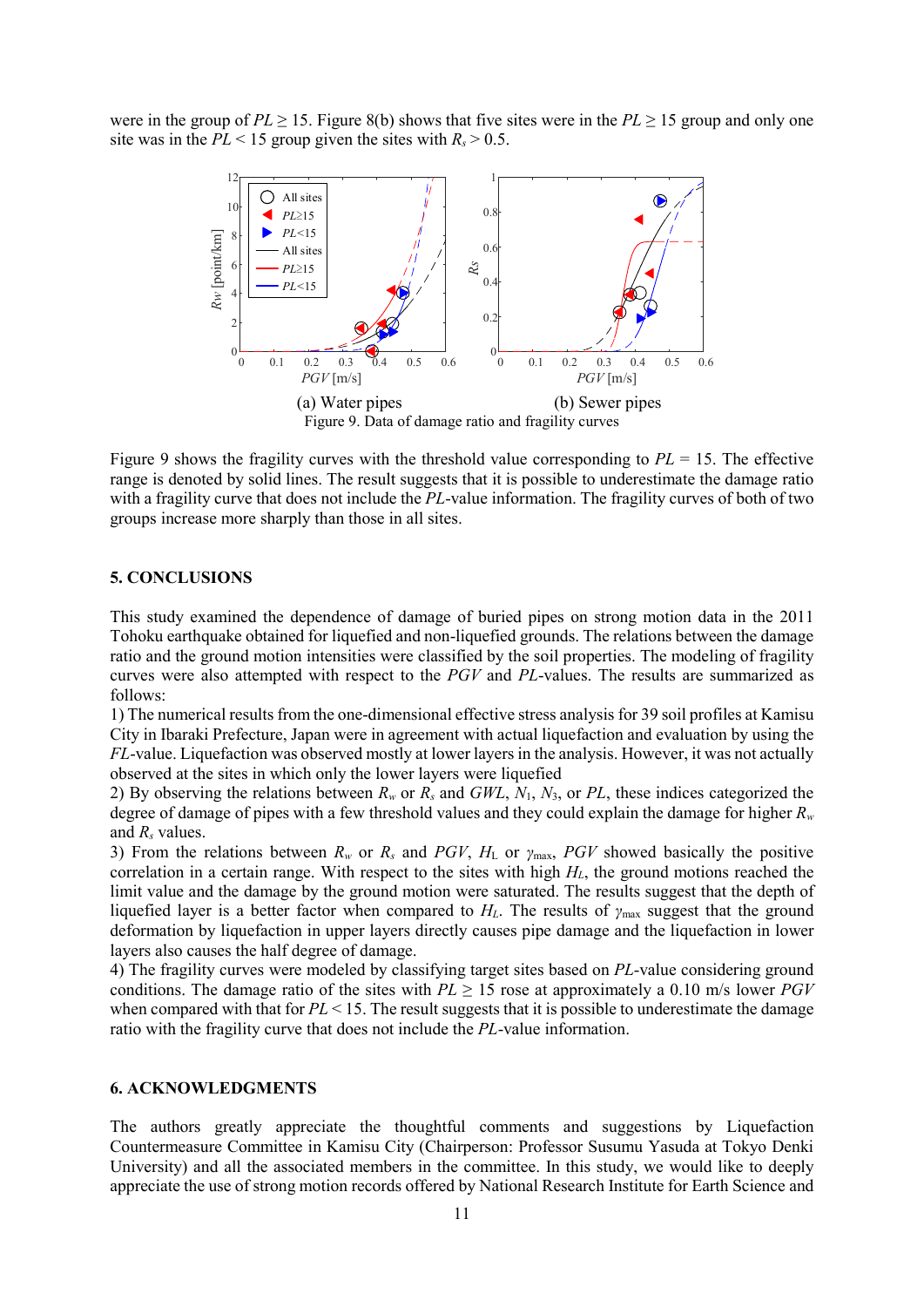Disaster Resilience.

### **7. REFERENCES**

The Water Supply Division, Health Service Bureau, Ministry of Health, Labour and Welfare (MHLW). 2013. Final report of Damage of water facilities due to Great East Japan Earthquake, March 2013 (In Japanese) http://www.mhlw.go.jp/topics/bukyoku/kenkou/suido/houkoku/suidou/130801-1.html (accessed 2018.3.5).

Sewerage Technological Examination Committee for Earthquake and Tsunami. Final report, March 2016 (In Japanese) http://www.mlit.go.jp/mizukokudo/sewerage/crd\_sewerage\_tk\_000170-1.html (accessed 2018.3.5).

Hwang, HMH, Lin, H, Shinozuka, M (1998). Seismic performance assessment of water delivery systems. *Journal of Infrastructure Systems*, 4(3): 118-125.

Liu, GY, Hung, HY (2009). Seismic performance simulation of water systems considering uncertainties in ground motions and pipeline damages. *Safety, Reliability and Risk of Structures, Infrastructures and Engineering Systems,*  Taylor & Francis, London: 2316-2321.

Javanbarg, MB, Takada, S (2009). Seismic reliability assessment of water supply systems. *Safety, Reliability and Risk of Structures, Infrastructures and Engineering Systems,* Taylor & Francis, London: 3455-3462.

Shoji, G, Naba, S, Nagata, S (2011). Evaluation of Seismic Vulnerability of Sewerage Pipelines based on Assessment of the damage data in the 1995 Kobe Earthquake, Applications of Statistics and Probability in Civil Engineering eds by M. H. Faber, J. Kőhler and K. Nishijima*,* Taylor & Francis, London: 1415-1423.

Naba, S, Tsukiji, T, Shoji, G, Nagata, S (2012). Damage assessment on water supply system and sewerage system at the 2011 off the Pacific Coast of Tohoku Earthquake -Case study for the data at Ibaraki and Chiba prefectures-. *Proceedings of the International Symposium on Engineering Lessons Learned from the 2011 Great East Japan Earthquake*, Tokyo, 1-4 March 2012, pp 1487-1495.

Toprak, S, Nacaroglu, E, Koc, AC, van Ballegooy, S, Jacka, M, Torvelainen, E, O'Rourke, TD (2017). Pipeline damage predictions in liquefaction zone using LNS. *Proceeding 16th World Conference on Earthquake,* 16WCEE 2017, Santiago Chile, 9-13 January 2017, Paper N° 4533.

Tsukiji, T and Shoji, G (2013). Development of Damage Functions on Water Supply Systems subjected to an Extreme Ground Motion, Proceedings of the 11th International Conference on Structural Safety and Reliability (ICOSSAR2013), New York, USA, Safety, Reliability, Risk and Life-Cycle Performance of Structures & Infrastructures eds by G. Deodatis, B. R. Ellingwood and D. M. Frangopol, CRC Press Taylor & Francis, London, pp 691-698.

Unjoh, S, Kaneko, M, Kataoka, S, Nagaya, K, Matsuoka, K (2013). Effect of earthquake ground motions on soil liquefaction. *Soils and Foundations,* 52(5):830-841.

Yoshida, N, Towhata, I (1991). YUSAYUSA-2 and SIMMDL-2, Theory and Practice, revised in 2003 (Version 2.10) http://www.kiso.co.jp/yoshida/ (accessed 2018.3.5).

The Kanto District Bureau of Ministry of Land, Infrastructure, Transport and Tourism (MILT) (2011). Survey Results of Soil Liquefaction in Kanto region at the 2011 off the Pacific Coast of Tohoku earthquake and tsunami. (In Japanese) http://www.ktr.mlit.go.jp/ktr\_content/content/000043569.pdf (accessed 2018.3.5).

Japan Road Association (JRA) (2012). Bridge Design Specifications, Part V Seismic Design (In Japanese).

Hatanaka, M, Uchida, A (1996). Empirical correlation between penetration resistance and internal friction angle for sandy soils, *Soils and Foundations*, 36(4): 1-9.

Creager, WP, Justin, JD, Hinds, J (1945). *Engineering for Dams*, Vol. III, Earth, Rock-fill, Steel and Timber dams, John Wiley & Sons, Inc., N.Y., pp 645-649.

Ishihara, K, Towhata, I (1980). One-Dimensional Soil Response Analysis during Earthquakes Based on Effective Stress Method, *Journal of Faculty of Engineering*, XXXV(4): 655-700.

National Research Institute for Earth Science and Disaster Prevention (NIED) 2011. *K-NET and KiK-net.* (In Japanese) http://www.kyoshin.bosai.go.jp/kyoshin/ (accessed 2018.3.5).

Yoshida N, Suetomi I (1996). DYNEQ: a computer program for dynamic analysis of level ground based on equivalent linear method. Reports of Engineering Research Institute, Sato Kogyo Co., Ltd, pp 61-70 (In Japanese).